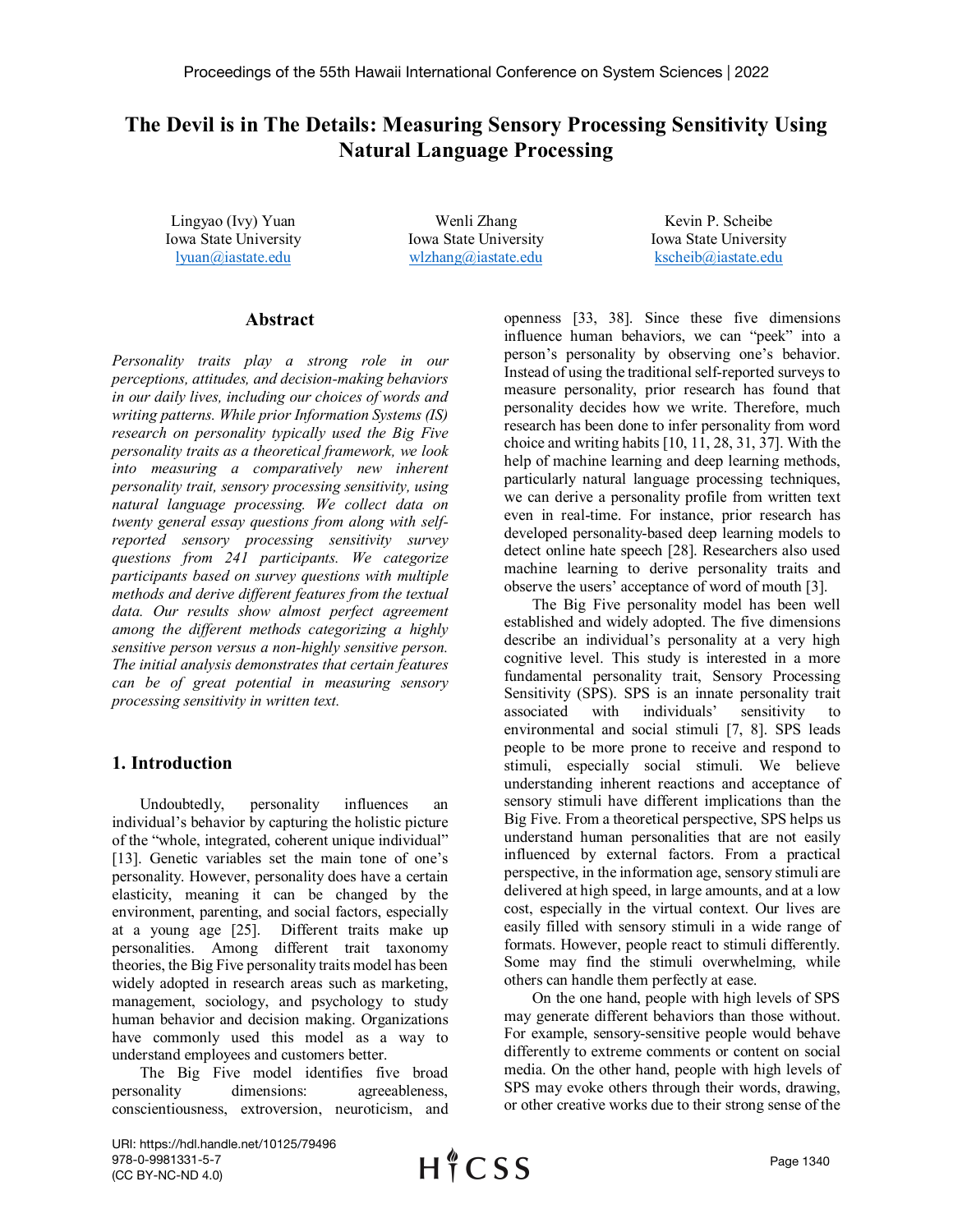word. Those creative expressions can influence others' behaviors at the individual level or even the social level. Thus, people with high levels of SPS becoming social influencers.

Based on the level of SPS, researchers have categorized people into different groups, Highly Sensitive People (HSP) and non-Highly Sensitive People (non-HSP). Capturing such an innate personality trait has great potential for both research and practice. Thus, we seek to answer the question of whether people with different levels of SPS exhibit different writing patterns. To answer this question, we explore whether we can differentiate SPS people through their writing patterns. Specifically, this study aims to answer the following research questions:

*RQ: Can we categorize people into HSP and non-HSP based on writing patterns?* 

We collected textual data from essay questions and conducted an initial analysis using natural language processing techniques to answer this question. We also used existing survey items to measure individual SPS levels. We categorized participants into two groups, HSP and non-HSP, using clustering and *n-*th percentile techniques. At the current stage, we extracted distinguishable features from textual data for categorizing SPS and non-HSP groups.

We contribute to the limited research on this topic with the hope of attracting greater interest from fellow researchers. From a practical perspective, the current design of the survey measuring SPS (27 items) is not convenient or possible to be administrated by companies. We plan to continue this research to establish an efficient model to measure SPS from written text. Our study will provide a practical way for companies to understand their employees and customers better.

# **2. Theoretical Background**

# **2.1. Sensory Processing Sensitivity**

We adopt the original definition of Sensory Processing Sensitivity (SPS). It is "a basic temperament/personality trait categorized by sensitivity to both internal and external stimuli, including social and emotional cues" [2, p. 1]. We separate SPS into three parts: sensory, processing, and sensitivity to better explain the concept. Sensory processing indicates the process human brains undertake in handling stimuli received by sensory organs. Sensory stimuli can be received through the skin (touch), ears (hearing), eyes (vision), mouth (taste), and nose (smell). Processing captures the

activity where the social cues received from sensory organs are reorganized, converted, and transformed into information or environmental/social cues. Sensitivity, the most important part of the definition of SPS, describes the levels of arousal and responsiveness, both positive and negative, in a person's brain upon receiving the sensory information and social cues. People with high levels of SPS may find certain smells bothersome, while others with lower levels of SPS may barely notice. People with high levels of SPS may notice micro facial expressions from strangers and thus, feel overwhelmed with social cues upon entering a new environment. In short, SPS captures differences in the way the brain processes sensory and social cues.

Prior research has categorized people with a high level of SPS into HSP. However, people not categorized as HSP are not labeled as low sensitive people, but simply as non-HSP [7]. SPS has been found to associate with other types of personality traits closely. For instance, HSP are predominantly introverted. HSP is also associated with neuroticism. Both are dimensions of Big Five personality traits. Despite the correlation with other personality traits, especially Big Five, prior research has established that SPS is a temperament trait of its own [5, 7].

High SPS means more sensory information in more vibrant colors flood the brain. Common details that usually go unnoticed may "jump out" to HSP. With more sensory information and social cues entering the brain simultaneously, more time and cognitive resources must be allocated to process all the stimuli. For HSP at a young age, this can be overstimulating, overwhelming, and even stressful. Researchers have called for parents to be more attentive and aware of their highly sensitive children coping with the environment [6]. On the other hand, highly sensitive children appear to be more attentive to details, have a great depth of processing, are more cognizant of subtleties in the environment, and are capable of making better long-term judgments [5, 8, 7, 6].

HSP may be highly sensitive to environmental cues and even hyper- or hypo-responsiveness to stimuli. This does not mean that HSP are cognitively atypical or suffer from neurological disorders. HSP do not bear structural differences in their brain from others. By integrating multiple fMRI studies, Acevedo, et al. [2] found that HSP are neurologically different from clinical disorders of Autism Spectrum Disorder (ASD), Schizophrenia, and Post-Traumatic Stress Disorder.

Similar to other innate and hereditary [7, 29] personality traits, such as the Big Five, SPS lead to differences in behavior, judgment, and perception.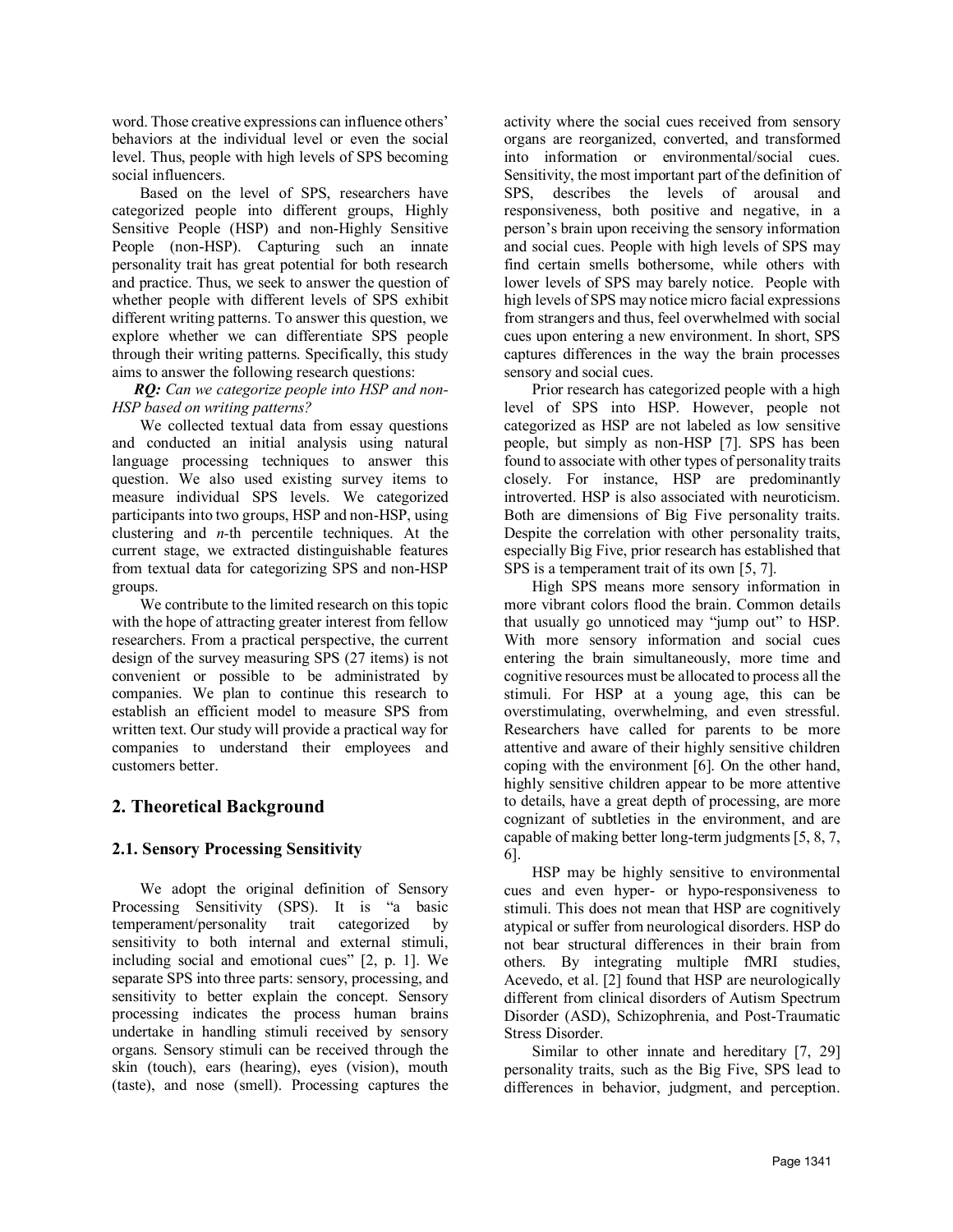Even though psychologists and neurologists have studied SPS and HSP, research on this topic is scarce in information systems. Yuan and Barlow (2021) examined the impact of SPS bidding decisions towards humanized products in online auctions. They found that SPS has a positive effect on perceived anthropomorphism, which strongly influences willingness to pay. In other words, people with high levels of SPS are more likely to anthropomorphize non-human objects and treat them like other humans [43]. In their study, SPS was measured using a selfreport survey and was treated as a continuous measurement.

### **2.2. Natural Language Processing**

Natural languages have evolved in humans through use without conscious premeditation [16]. Natural Language Processing (NLP) is a research area that explores how natural language can be understood and manipulated by machines to perform desired tasks [14]. The foundations of NLP lie in linguistics, psychology, computer and information sciences, and artificial intelligence [14].

NLP researchers program algorithms to process and analyze large amounts of natural language data that would otherwise be inaccessible. Moreover, NLP can help resolve ambiguity in natural language and structure highly unstructured data for many downstream applications, which includes several fields of study, such as speech recognition [22, 42], machine translation [9, 40], natural language understanding [39, 18], and natural language generation [20]. In the last decade, pattern recognition and deep learning-based approaches became mainstream for their state-of-the-art performance in many NLP tasks [17, 34].

With the increasing development of NLP, more and more researchers attempt to use NLP techniques to understand people's emotional states and personalities [19, 21, 24, 41]. The underlying theory is that the ways people use words and language can reflect basic psychological processes, including clues to their thoughts, feelings, perceptions, and personalities [4].

A growing number of studies show that we can use reliable language patterns for psychological states and personality predictions. For example, [15] discovered that when facing a collective upheaval (e.g., September 11) or a local disaster, people increase their use of first person plural pronouns and decrease the use of first person singular. [32] show that function words (processed differently in the brain compared with nouns and regular verbs) can mirror people's psychological states. When depressed or emotionally vulnerable, individuals exhibit increases in pronouns (especially first person singular), drops in articles, and increases in their use of present tense auxiliary verbs. Another example is IBM Watson Personality Insights [1]. The service uses linguistic analytics to infer individuals' intrinsic personality characteristics, including Big Five traits [1], needs, and values, from digital communications such as email, text messages, tweets, and forum posts.

# **3. Data Collection**

### **3.1. Participants**

Two hundred and forty-one undergraduate and graduate students from a large mid-western public university in the US participated in this study. Out of the 241 participants, 155 were male (64%). The average age of all participants was 21.9 years. On average, it took subjects 38 minutes to finish the data collection. All participants received extra credit for their participation.

### **3.2. Measurements**

An online survey was delivered via Qualtrics. In the survey, participants answered demographic questions, sensory processing sensitivity measurements, and 20 essay questions randomly selected from a total essay question bank of 42 essay questions.

To measure *Sensory Processing Sensitivity (SPS)*, we adopted the 27-item highly sensitive person scale [8], the standard measure of SPS in adults.

All essay questions covered general topics, such as weather, food, childhood memory, etc. The essay questions were designed to collect textual input from participants.

| Table 1. Descriptive statistics of essay question<br>responses |                        |                    |                           |
|----------------------------------------------------------------|------------------------|--------------------|---------------------------|
| Per essay<br>question                                          | number of<br>sentences | number of<br>words | number of<br>characters   |
| Mean                                                           | 261.60                 | 3670.23            | 15324.79                  |
| <b>Standard</b><br><b>Error</b>                                | 5.97                   | 104.92             | 420.63                    |
| Median                                                         | 256                    | 3643               | 15223                     |
| Mode                                                           | 268                    | 3045               | $\widetilde{\phantom{m}}$ |
| Standard<br><b>Deviation</b>                                   | 39.16                  | 688.03             | 2758.29                   |
| <b>Sample</b><br>Variance                                      | 1533.62                | 473392.61          | 7608199.64                |
| <b>Kurtosis</b>                                                | 0.31                   | 0.0008             | $-0.12$                   |
| Skewness                                                       | 0.5762                 | 0.0457             | 0.0009                    |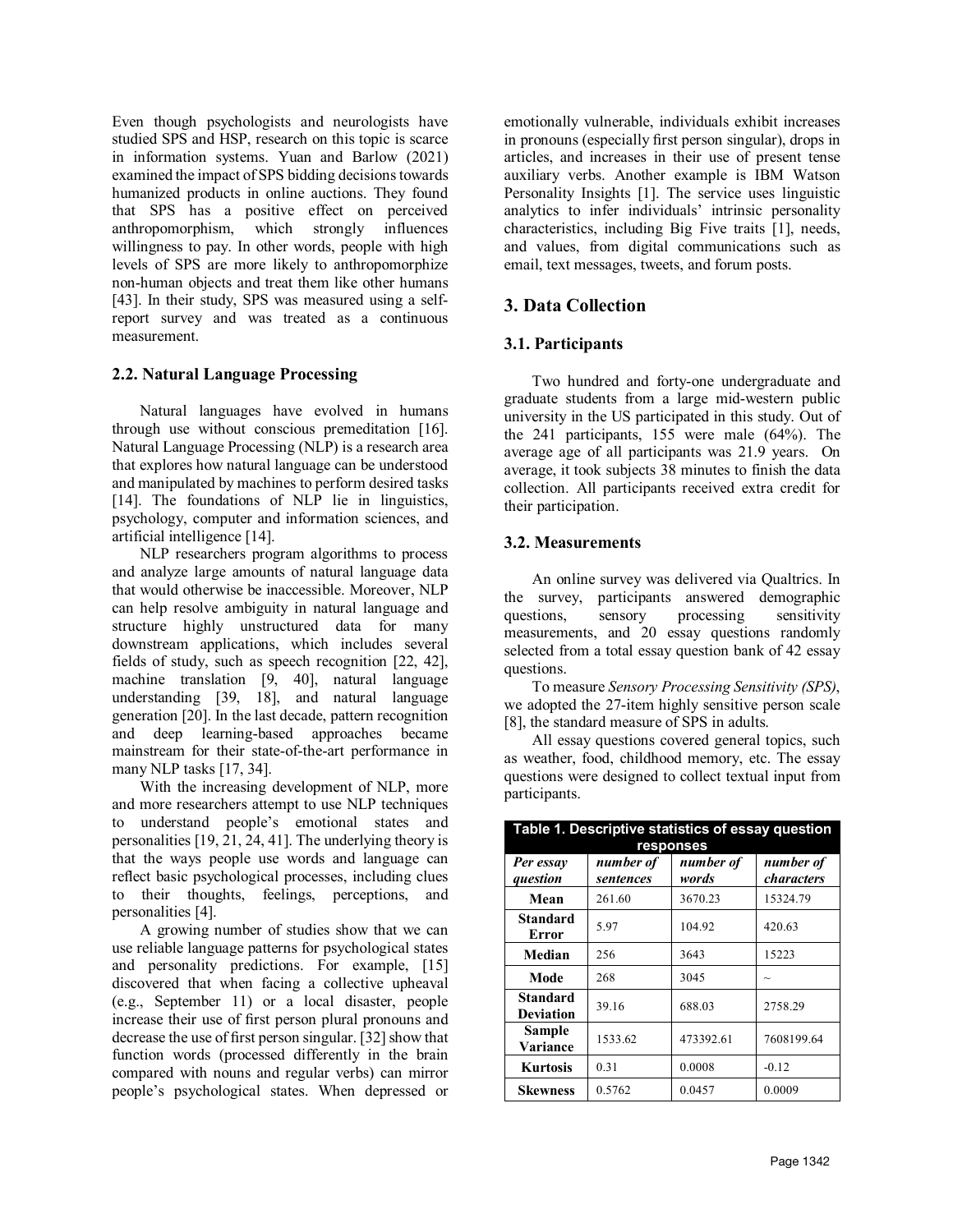| Range          | 177   | 3277   | 13066  |
|----------------|-------|--------|--------|
| <b>Minimum</b> | 194   | 2127   | 9113   |
| <b>Maximum</b> | 371   | 5404   | 22179  |
| Sum            | 11249 | 157820 | 658966 |

### **4. Analysis and Results**

#### **4.1. Clustering vs.** *n***-th Percentile**

Following [8], we took multiple explorative approaches to categorize participants into the HSP and non-HSP groups.

*4.1.1. 90th, 75th, and 50th percentiles.* A percentile is a score below which a given percentage of SPS scores in its frequency distribution falls. For example, the 50th percentile is the score below which 50% of the scores in the distribution are found. Prior research has consistently found that about 20-30% of the population are HSP [8, 7].

In conjunction with principal component analysis (PCA), we visualized the high dimensional survey data of the 27 SPS measurements. In Figure 1, we can easily observe that the two groups (HSP and non-HSP) are clearly divided into 50th percentile, 75th percentile, and 90th percentile.





*4.1.2. K-means Clustering.* The K-means algorithm clusters data by separating data records in 2 groups (i.e., HSP vs. non-HSP) of equal variance, minimizing the criterion (within-cluster sum-ofsquares). Formally, the k-means algorithm divides a set of *n* samples into *K* disjoint clusters *C*, each described by the mean  $\mathbf{u}_i$  (aka cluster centroids) of the samples in the cluster. The K-means algorithm aims to choose centroids that minimize the within-cluster sum-of-squares criterion:

$$
\sum_{i=0}^n \min_{u_j \in C} \left( \left\| x_i - u_j \right\|^2 \right)
$$



*4.1.3 Inter-rater reliability measurement.* Interrater reliability is the extent to which two grouping methods agree. It addresses the issue of consistency of the implementation of the grouping system. We use Cohen's kappa coefficient to measure inter-rater reliability for the *n*-th percentiles and k-means clustering methods.

Note: we have 241 respondents, and 36 of them are non-native English speakers. We removed the nonnative English speakers for better robustness.

Table 2 shows that the number of observed agreements is 197, accounting for 94.71% of all observations. The number of agreements expected by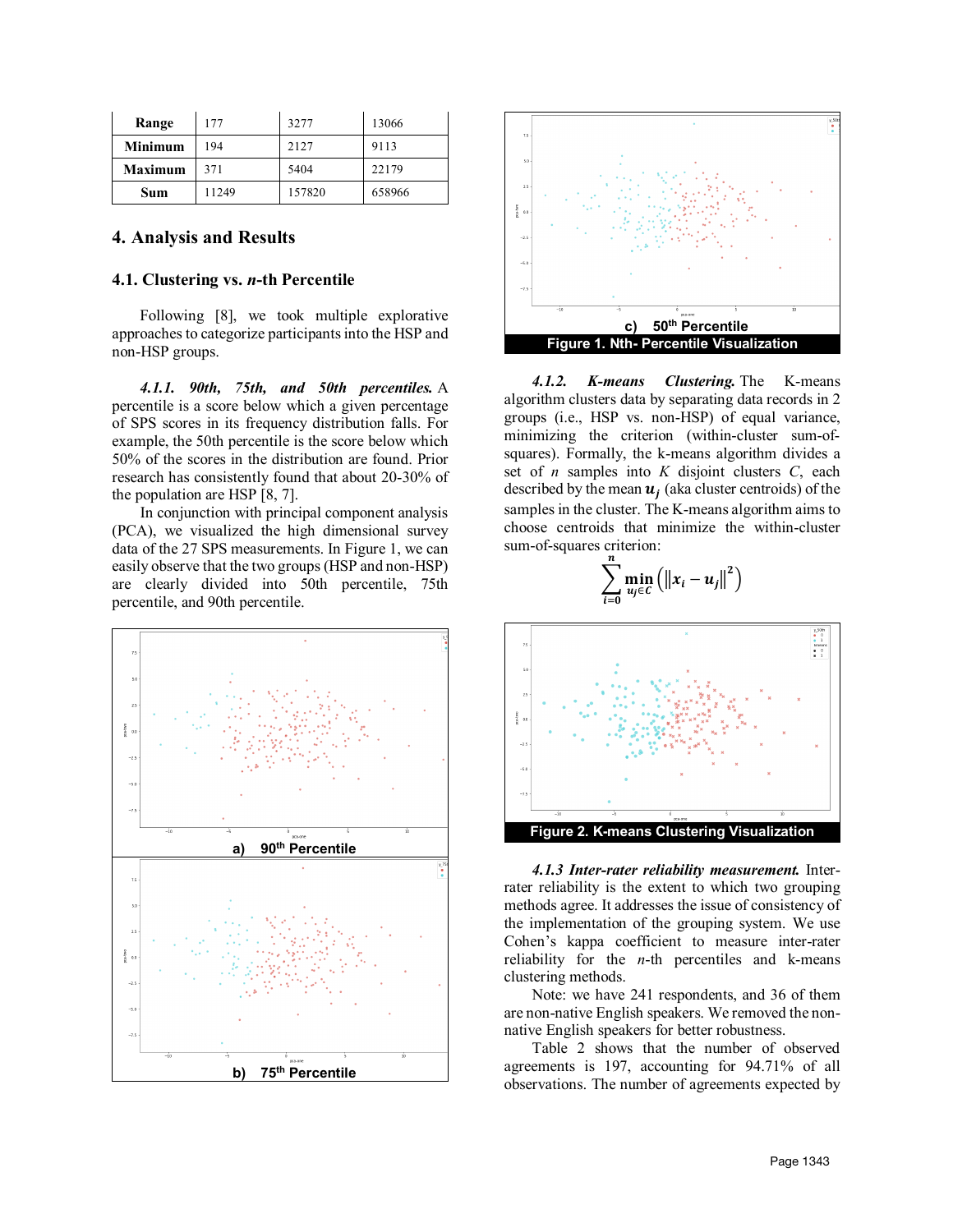chance is 104.1 (50.06% of the observations). Cohen's kappa is 0.894 (SE=0.031), indicating an almost perfect agreement (between 0.81 and 1).

| Table 2. Methods Agreement |                    |            |         |       |
|----------------------------|--------------------|------------|---------|-------|
|                            |                    | k-means    |         |       |
|                            |                    | <b>HSP</b> | non-HSP | Total |
| 50 <sup>th</sup>           | <b>HSP</b>         | 103        |         | 106   |
| Percentile                 | non-<br><b>HSP</b> |            | 94      | 102   |
|                            | Total              |            |         |       |

# **4.2 Text Preprocessing and Feature Extraction**

In NLP, text preprocessing can reduce lexical noise and maintain a reasonable feature size for the textual data. The text preprocessing steps adopted in this study include:

(a) Tokenization: we apply English-specific tokenization (note, we only include English native speakers in this study). Abbreviations (e.g., U.S.A.), words with optional internal hyphens (e.g., noquestions-asked), numbers, currency, and percentages (e.g., \$12.40), emoticons (e.g., :)) are separated as single tokens.

(b) Lowercase conversion: Tokens are transformed to lowercase characters, allowing a reduction in the number of tokens while retaining useful information, e.g., "Good" will be identified as "good."

(c) Stemming: Words with the same stem are families of derivationally related words with similar meanings. Stemming reduces inflectional forms and derivational forms of a word to a common base form. In this work, tokens are stemmed by applying Porter stemming algorithm<sup>[1](#page-4-0)</sup>. It is a process for removing the more common morphological and inflectional endings from words in English, e.g., "run" and "running" are recognized as one token.

(d) Negation: Consider two different text sentences like "I like potato chips" and "I don't like potato chips." To make machine learning algorithms differentiate between these two sentences, we need to analyze negation. We prefix all words between the negation word ("not," "didn't," etc.) and the first punctuation sign following the negation word with the tag (NOT\_), e.g., "I don't like potato chips" will be identified as "I don't NOT\_like NOT\_potato NOT chips."

Feature extraction is used to transform textual data into numerical vectors for classification using Machine Learning techniques. Following the state-ofthe-art techniques, we explore the use of the following feature groups and their combinations:

(a) Token-based features: Including (i) the number of punctuation signs, (ii) the ratio of characters in upper cases, (iii) the number of words with all characters in upper case, and (vi) the number of elongated words (e.g., "happppy"). Words with more characters in upper case, repeated punctuation signs, and elongated words are signs of strong emotions [26].

(b) Word n-grams (n∈[1,4]) and character n-gram (n∈[3,5]) features: Word n-grams are contiguous sequences of words from a given sequence of texts. Character n-grams are contiguous sequences of characters, which can help detect linguistic noise; especially, when n=1, the features are unigrams. A unigram is essentially an individual token in a text. When n=2, the features are bigrams. Bigrams are contiguous sequences of two items from a given sequence of texts. Bigrams can help with phases, i.e., a group of words carrying a special meaning, e.g., "New York." The feature space of bigrams tends to be sparse as compared to unigram features.

(c) Part-of-Speech (POS) analysis as the lexical feature including (i) the number of each POS type and (ii) POS trigram. Relevant and irrelevant texts tend to have very different lexical features. Figure 3 shows an example of a lexical feature with POS tags.

| <b>Text:</b> I got an asthma attack.<br>Part-of-Speech tag: |                        |           |  |
|-------------------------------------------------------------|------------------------|-----------|--|
| Tokens                                                      | Part-of-speech         | Tags      |  |
|                                                             | List item marker       | LS        |  |
| got                                                         | Verb, past tense       | VBD       |  |
| an                                                          | Determiner             | DT        |  |
| asthma                                                      | Noun, singular or mass | <b>NN</b> |  |
| attack                                                      | Noun, singular or mass | <b>NN</b> |  |
| Feature extracted:                                          |                        |           |  |
| an DT \ asthma NN \ attack NN                               |                        |           |  |
|                                                             |                        |           |  |

#### **Figure 3. Lexical Feature (Part-of-Speech Tag)**

(d) Linguistic Inquiry and Word Count (LIWC) features [36]: LIWC is a text analysis process that counts words in psychologically meaningful categories. Empirical results using LIWC demonstrate its ability to detect meaning in various experimental settings, including showing attentional focus, emotionality, social relationships, thinking styles, and individual differences.

(e) Word and document embedding features: Embedding representation resulted in dense feature representations for text. We explore word and document-level embeddings for this study. (i) word

<span id="page-4-0"></span><sup>1</sup> [https://tartarus.org/martin/PorterStemmer/](https://www.google.com/url?q=https://tartarus.org/martin/PorterStemmer/&sa=D&source=editors&ust=1623179601121000&usg=AOvVaw31xlsJcsmFxvBM52SY2sNa)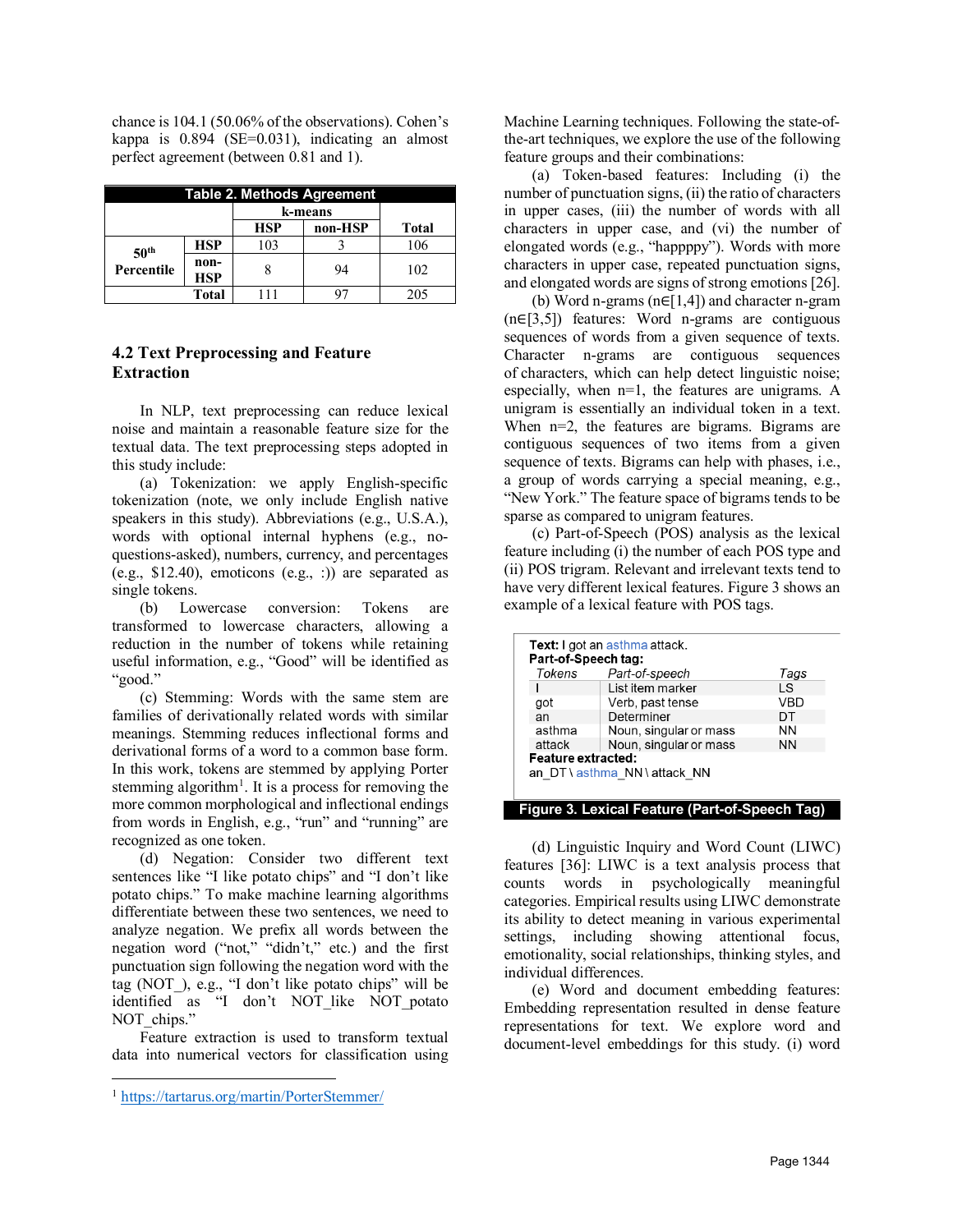embeddings [30]: We train the embeddings using the entire training corpus, and we tune the number of dimensions using cross-validation. We experiment with both CBOW (continuous bag-of-words) and skipgram. Three different methods are used to get the vector representations for documents using these word embeddings: summed vector of all the word embeddings, averaged vector for all the word embeddings, and a combination of average and standard deviation. (ii) In addition to word embeddings, vector representations were also generated for an entire document (i.e., document embedding) with distributed memory (DM) and distributed bag-of-words (DBOW) architectures [27].

#### **4.3. Feature Importance Assessment**

This study uses Random Forest to measure feature importance based on the decrease in average feature impurity. Using Random Forest for feature importance measuring has received attention in many domains [35]. The advantages of using forest rather than multiple linear regression methods are that (1) it allows nonlinearities and interactions among the data without explicitly identifying them [23]; and (2) it requires very little feature engineering and parameter tuning [12].

The Gini importance is adopted for this study [12]. It is operationalized as follows: a Random Forest is a classifier consisting of a collection of treestructured classifiers  $\{h(x, \theta_k), k = 1, 2, 3, \dots \}$ where the  $\{\theta_k\}$  are independent and identically distributed random vectors and each tree  $h(x)$  casts a unit vote for the most popular class for input *x* [12]. Every node in  $h(x)$  is a condition on a single feature. In a two-way classification problem (i.e., HSP or non-HSP), every node in the tree  $h(x)$  splits the input data *x* into two so that data records with similar response values are in the same set. Gini importance measures how often a randomly chosen data record from the input *x* is incorrectly labeled if it was randomly labeled according to the distribution of labels in the subset. In a two-way classification problem, the Gini importance can be calculated as  $I_G(p) = 1 - \sum_{i=1}^{(-1,1)} p(i|t)^2$ , where  $p_i$  is the fraction of data records annotated with class i in the data set. Gini impurity  $(I_G)$  reaches zero (the minimum) when all the data records in a tree node fall into a single class. Thus, when training a tree  $h(x)$ , we can calculate how much each feature decreases the weighted impurity in a tree. For a forest  $\{h(x, \theta_k), k =$ 1,2,3, … … }, the impurity decrease from each feature can be averaged, and the features are ranked according to Gini importance.



In this study, we have already identified the HSP (see section 4.1), and the Random Forest classification target is already known (i.e., HSP or non-HSP). The focus of this study is to measure feature importance based on Gini importance. The figure above (Figure 4) illustrates the use of Random Forest in this study.

| Table 3. Feature Group Importance                 |                 |                                                 |  |
|---------------------------------------------------|-----------------|-------------------------------------------------|--|
| <b>Feature Set</b>                                | Group           | Feature<br>Importance<br>(Sum of Gini<br>Index) |  |
| word ngram $(n=1)$                                | FG <sub>2</sub> | 0.0980                                          |  |
| char ngram $(n=5)$                                | FG <sub>2</sub> | 0.0870                                          |  |
| pos ngram $(n=3)$                                 | FG <sub>3</sub> | 0.0490                                          |  |
| word ngram $(n=2)$                                | FG <sub>2</sub> | 0.0484                                          |  |
| skip_gram (sum)                                   | FG <sub>5</sub> | 0.0440                                          |  |
| LIWC (percept)                                    | FG4             | 0.0418                                          |  |
| LIWC (drives)                                     | FG4             | 0.0369                                          |  |
| Word_ngram (n=3, inside<br>word boundaries)       | FG <sub>2</sub> | 0.0265                                          |  |
| LIWC (function words)                             | FG4             | 0.0258                                          |  |
| char ngram $(n=4)$ , inside<br>word boundaries)   | FG <sub>2</sub> | 0.0158                                          |  |
| LIWC (tone)                                       | FG4             | 0.0148                                          |  |
| char ngram $(n=4)$                                | FG <sub>2</sub> | 0.0139                                          |  |
| LIWC (punctuation marks)                          | FG4             | 0.0119                                          |  |
| skip gram (average)                               | FG <sub>2</sub> | 0.0118                                          |  |
| $#$ of words with all<br>characters in upper case | FG <sub>1</sub> | 0.0004                                          |  |
|                                                   | <b>SUM</b>      | 0.5260                                          |  |

*FG = Feature Group FG 1 = Token-based Feature*

*FG 2 = Word n-grams (n*∈*[1,4]) and character n-gram* 

*(n*∈*[3,5])*

*FG 3 = POS as lexical features*

*FG 4 = LIWC feature*

*FG 5 = Word and document embedding feature*

Table 3 summarizes the importance of different feature groups. The results show that, although the selected features span all the five feature groups, the vast majority are taken from the word and character ngrams (FG 2) features. Lexical features (FG 3) also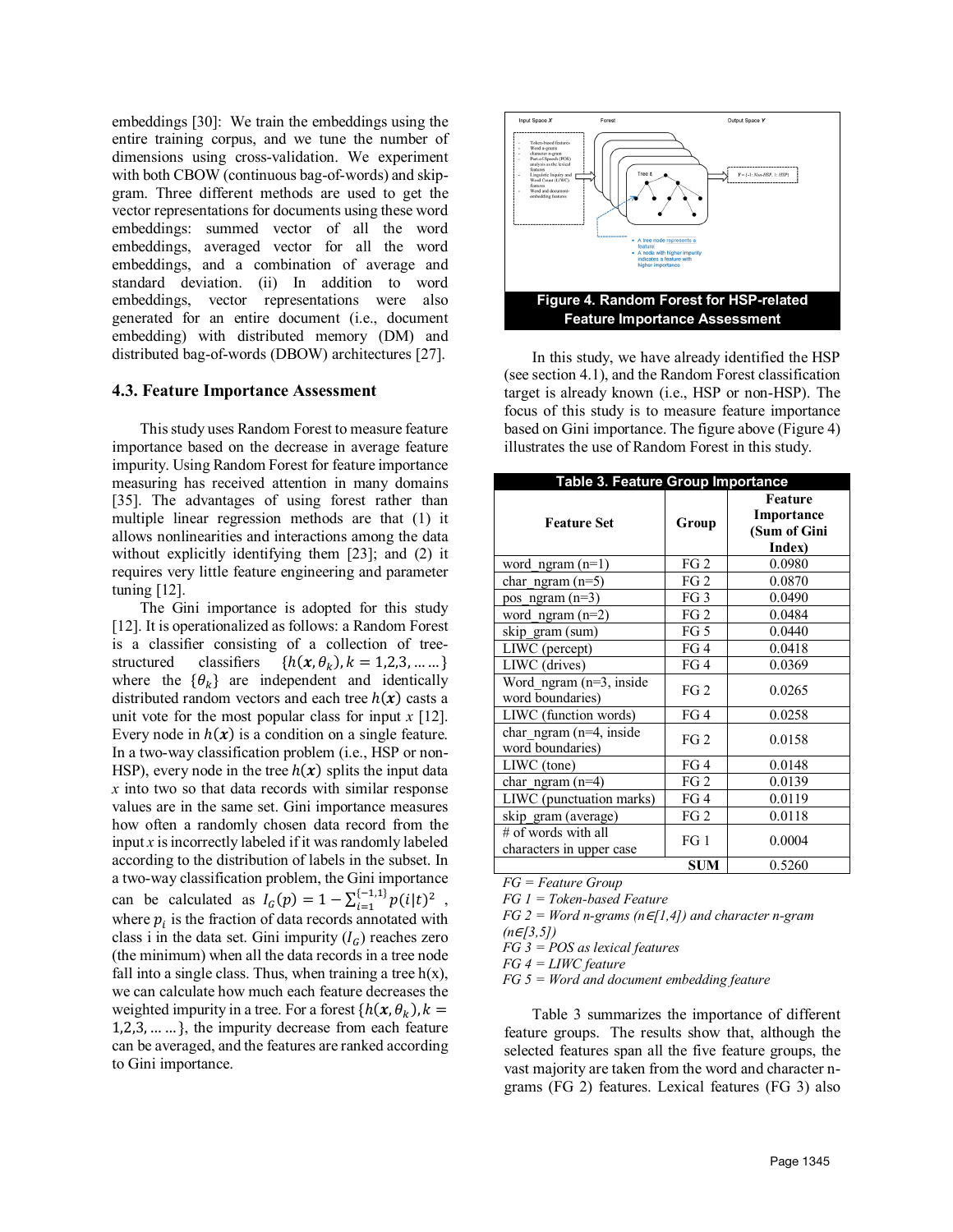contribute a lot to distinguishing HSP and non-HSP. The LIWC (FG 4) features reveal subjects' thoughts, feelings, personality, and motivations. They show the potential to identify HSP and non-HSP people effectively. Also, the word embedding features (FG 5) add value to the feature set. The identified feature groups have an abundance pattern that can be analyzed and used to categorize HSP and non-HSP people using written data, which is easier, faster, and inexpensive to collect than survey data.

# **5. Discussion**

Our results on categorizing participants into HSP and non-HSP yield almost perfect agreement among different approaches. For the NLP feature extraction, our results are still preliminary but show great promise. Out of the top 200 features from the feature importance selection process, some were particularly interesting and yield potential for further investigation. Those features can be categorized as follows:

- Features indicating the sense of self and the need to withdraw from others or the environment: "ppron" (LIWC feature: personal pronouns); space, I, me, "authentic," "differ," "difference," and "special"
- Features emphasizing rational/analytical thinking: "analytic," "number," "function," and "prep" (prepositions prep such as to, with, and above)
- Features emphasize responses: "affect," "swear," "very," and "awesome"
- Features indicating strong will: "certain," "absolutely," and "focus future"
- Features indicating social tie or connection: "family," "social," and "football"
- Other features with potential implications: "bitcoin," and "money"

Our sample size is comparatively small for studies using natural language processing. Therefore, we are collecting more data on various platforms (e.g., survey, chatbot, and social media).

#### **5.1. Limitations and Future Research**

As with all research, this study has limitations that should be considered. First, as aforementioned, our results and interpretation are limited by the current sample size. Through our current analysis, our goal is to see whether research on this topic has potential. Even though our results are promising, more data is needed. Overfitting is a potential issue. We conducted cross-validation, which provides robust metrics to measure the performance to control the over-fitting

issues. For future research, we plan to have several more rounds of data collection to get our sample size of at least 500 more participants and 10,000 documents for analysis.

Second, we used a survey method to collect our data. Text data were collected using essay questions. Individuals may have minor differences in their choice of words or written words answering survey questions versus communicating in conversations. We are interested in comparing data collected from essay composition with those collected from conversations. For future research, we plan to use a conversational chatbot to collect more data. We believe this data collection method can provide more realistic conversation scenarios. Besides, we believe answering essay questions is not as engaging and interesting as chatting with chatbots.

Third, our participants are undergraduate and graduate students. We believe SPS is an inherent characteristic applicable to everybody. Therefore, students as our sample should not bias our results, and the findings of this sample would not suffer from generalizability issues. For future research, however, we plan to collect data from a more general population in addition to students.

### **5.2. Implications**

We believe understanding the written patterns of SPS has great potential to benefit both academia and practice. The concept of Sensory Processing Sensitivity was not proposed until 1997, and it has not been studied in the field of IS. As a unique inherent personal characteristic, it acknowledges how we receive, process, and respond to environmental cues differently. In the IS discipline, especially on topics involving using technology to create artificial cues in the virtual and digital environment, understanding SPS has a great potential to explain different behaviors and perceptions. In the age of artificial intelligence, our findings can be utilized by conversational AI in identifying the user personality through text-based conversations. A better understanding of the users, including their SPS, will generate more opportunities for companies to deliver improved customized and targeted content.

On the other hand, HSP may have undiscovered value to companies and society. Are there contain jobs more suitable for HSP? Are artists more likely to be HSP? Will HSP have a stronger impact as social influencers? The answers to those questions have great potential for practitioners and are worth pursuing. This study is just the beginning, and we hope it will attract more research on this topic.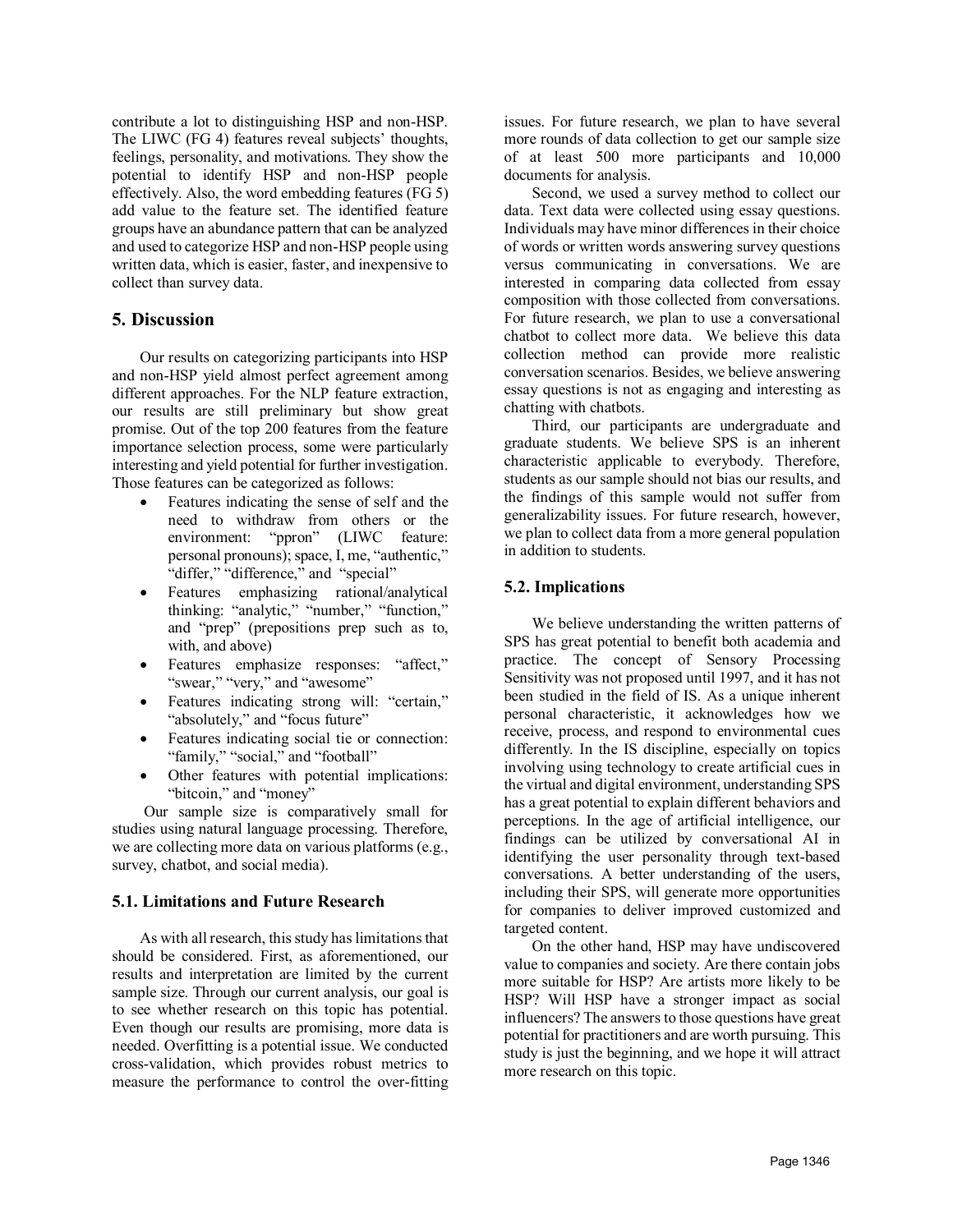The research on SPS also encourages discussions from both academia and practitioners on the ethical use of technology. For HSP, a virtual environment may pose greater risks. Prominent sensory stimuli may invoke severe negative responses from HSP, and such negative effects could be long-lasting. The first step towards protecting HSP from being overwhelmed or harmed by overstimulating virtual environments is identifying them. Companies also need to be mindful of collecting textual data from consumers, protecting consumers' privacy, and using consumer textual data ethically.

To HSP customers, our research suggests that they should be mindful of their sensitivity towards the stimuli. Companies have always used stimuli, especially visual stimuli, to attract consumers' attention and nudge their behavior in subtle ways. However, those subtle cues may have a different impact on HSP. Understanding oneself is a good start to mitigate against those types of manipulation.

# **6. Conclusion**

Research on Sensory Processing Sensitivity, especially in the discipline of information systems, is still young. In this study, we collected text data and SPS survey measurements. We used two methods to categorize participants into HSP and non-HSP groups based on the survey measurements with an almost perfect agreement. We also analyzed the text data to extract important features from the text. Even though our results are preliminary, there is great promise for future research. More data collection is necessary, and we hope our study will attract more attention in the IS field.

### **7. References**

- [1] IBM Cloud. (2020). "The science behind the service". Retrieved from https://cloud.ibm.com/docs/services/personalityinsights?topic=personality-insights-science
- [2] B. Acevedo, E. Aron, S. Pospos and D. Jessen, "The functional highly sensitive brain: a review of the brain circuits underlying sensory processing sensitivity and seemingly related disorders", Philosophical Transactions of the Royal Society B: Biological Sciences, 373 (2018), pp. 20170161.
- [3] P. Adamopoulos, A. Ghose and V. Todri, "The impact of user personality traits on word of mouth: Text-mining social media platforms", Information Systems Research, 29 (2018), pp. 612-640.
- [4] S. Argamon, S. Dhawle, M. Koppel and J. W. Pennebaker, Lexical predictors of personality type, Proceedings of the 2005 Joint Annual Meeting of the Interface and the Classification Society of North America, 2005, pp. 1-16.
- [5] A. Aron, S. Ketay, T. Hedden, E. N. Aron, H. Rose Markus and J. D. Gabrieli, "Temperament trait of sensory processing sensitivity moderates cultural differences in neural response", Social cognitive and affective neuroscience, 5 (2010), pp. 219-226.
- [6] E. Aron, The highly sensitive child: Helping our children thrive when the world overwhelms them, Harmony, 2002.
- [7] E. Aron, The highly sensitive person, Kensington Publishing Corp., 2013.
- [8] E. N. Aron and A. Aron, "Sensory-processing sensitivity and its relation to introversion and emotionality", Journal of personality and social psychology, 73 (1997), pp. 345.
- [9] D. Bahdanau, K. Cho and Y. Bengio, "Neural machine translation by jointly learning to align and translate", arXiv preprint arXiv:1409.0473 (2014).
- [10] C. P. Barlett and C. A. Anderson, "Direct and indirect relations between the Big 5 personality traits and aggressive and violent behavior", Personality and individual differences, 52 (2012), pp. 870-875.
- [11] M. R. Barrick and M. K. Mount, "The big five personality dimensions and job performance: a meta‐analysis", Personnel psychology, 44 (1991), pp. 1-26.
- [12] L. Breiman, "Random forests", Machine learning, 45 (2001), pp. 5-32.
- [13] D. Cervone and L. A. Pervin, Personality: Theory and research, John Wiley & Sons, 2015.
- [14] G. G. Chowdhury, "Natural language" processing", Annual review of information science and technology, 37 (2003), pp. 51-89.
- [15] M. A. Cohn, M. R. Mehl and J. W. Pennebaker, "Linguistic markers of psychological change surrounding September 11, 2001", Psychological science, 15 (2004), pp. 687-693.
- [16] D. Davidson and G. Harman, Semantics of natural language, Springer Science & Business Media, 2012.
- [17] J. Devlin, M.-W. Chang, K. Lee and K. Toutanova, "Bert: Pre-training of deep bidirectional transformers for language understanding", arXiv preprint arXiv:1810.04805 (2018).
- [18] L. Dong, N. Yang, W. Wang, F. Wei, X. Liu, Y. Wang, J. Gao, M. Zhou and H.-W. Hon, "Unified language model pre-training for natural